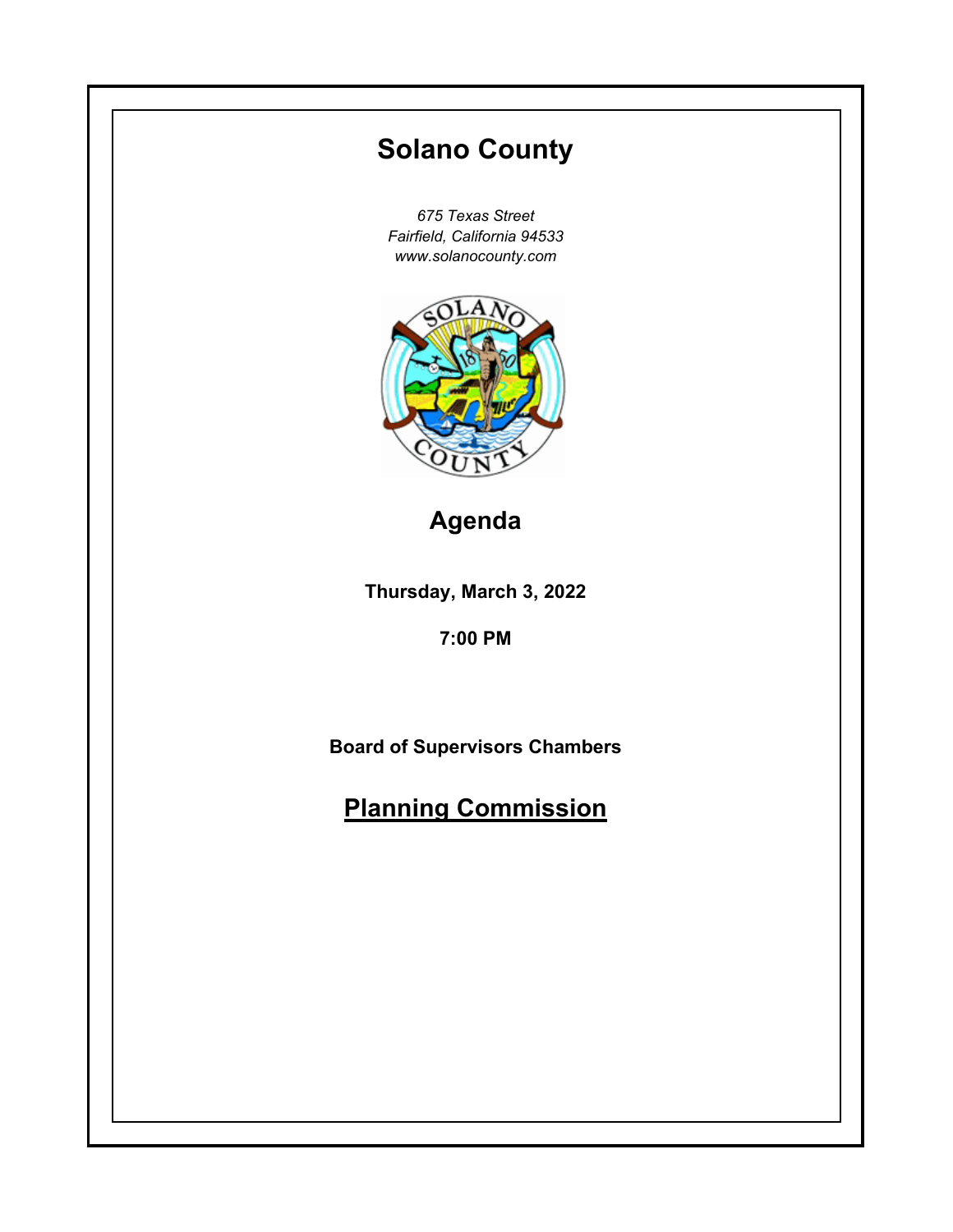In accordance with AB 361, members of the Planning Commission may attend the meeting remotely. Due to COVID-19 and to protect members of the public and staff, members of the public are encouraged to participate in the meeting telephonically. If you attend the Planning Commission meeting in person, you must abide by all State rules and public health guidelines regarding masking and social distancing in the Board of Supervisors Chambers.

**PUBLIC COMMENTS**: To submit public comments, please see the options below.

**In-Person**: You may attend the public hearing at the time and location indicated and provide comments during the public speaking period.

**Phone**: To submit comments verbally from your phone, you may do so by dialing: **1-415-655-0001** and entering **Access Code 2467 197 1378#**. Once entered in the meeting, you will be able to hear the meeting and your line will be muted to minimize any background noise disruptions during the proceedings. **When called upon during a public speaking period, you must Press (star)\*6 on your phone to Unmute your line**. Please Mute (\*6) after your presentation.

**Email/Mail**: If you wish to address any item listed on the Agenda by written comment, please submit comments to the Planning Commission by email to **PlanningCommission@SolanoCounty.com** or by U.S. Mail to Planning Commission, c/o Resource Management, 675 Texas Street, Suite 5500, Fairfield CA 94533. Written comments must be received no later than 10:00 a.m. on the day of the meeting.

Any person wishing to review the application(s) and accompanying information may do so on the county website. All agendas and reports are located on the county website. Non-confidential materials related to an item on this Agenda submitted to the Commission after distribution of the agenda packet are available for public inspection during normal business hours and on our website at **www.solanocounty.com** under Departments, Resource Management, Boards and Commissions, Solano County Planning Commission.

The County of Solano does not discriminate against persons with disabilities and is an accessible facility. If you wish to attend this meeting and you will require assistance in order to participate, please contact the Department of Resource Management at (707) 784-6765 at least 24 hours in advance of the event to make reasonable arrangements to ensure accessibility to this meeting.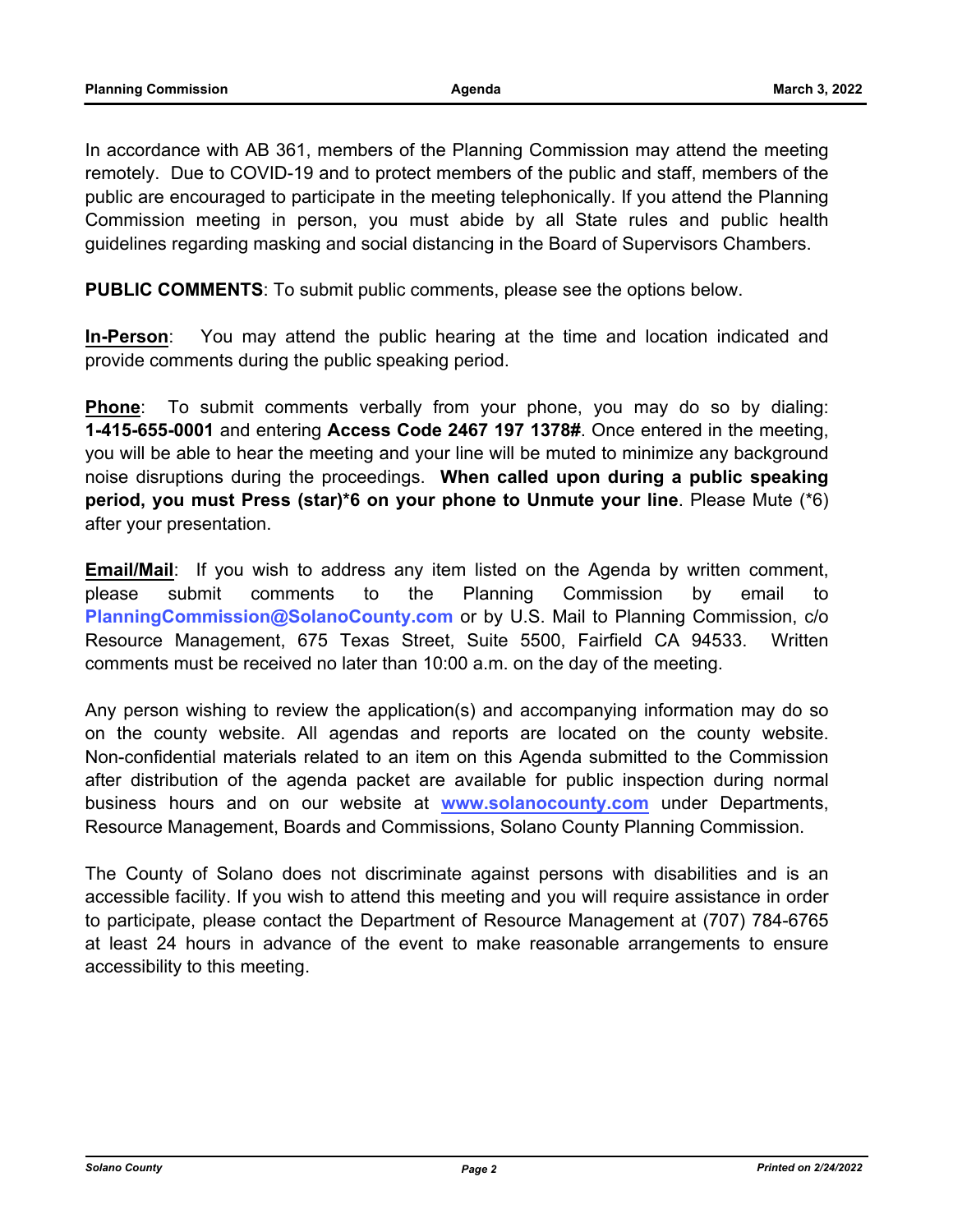# **AGENDA**

### **CALL TO ORDER**

### **SALUTE TO THE FLAG**

**ROLL CALL**

### **APPROVAL OF AGENDA**

### **ITEMS FROM THE PUBLIC:**

*This is your opportunity to address the Commission on a matter not heard on the Agenda, but it must be within the subject matter jurisdiction of the Commission.* 

*In-person Attendees - Please submit a Speaker Card to the clerk before the first speaker is called and limit your comments to five minutes.* 

*Phone Callers - Please Press (star)\*6 on your phone to Unmute your line when called upon and limit your comments to five minutes.* 

*Items from the public will be taken under consideration without discussion by the Commission and may be referred to staff.*

# **REGULAR CALENDAR**

**1 [PC 22-012](http://solano.legistar.com/gateway.aspx?m=l&id=/matter.aspx?key=16733)** Conduct a noticed public hearing opened February 17, 2022 and continued to March 3, 2022 to consider Use Permit Application No. U-21-03 for the SF Gun Club for a private duck club including reconstruction of a club house/lodge, covered parking, placement of storage units and reconstruction of a dock destroyed by fire, located at 2866 Grizzly Island Road. The property is designated "MP" Marsh Preserve in the primary management area of the Suisun Marsh (APN: 046-180-130). The Project is exempt from the California Environmental Quality Act (CEQA) per Section 15302, Replacement or Reconstruction of a like facility as recommended by the Solano County Department of Resource Management.

> [A - Draft Resolution - Conditions of Approval](http://solano.legistar.com/gateway.aspx?M=F&ID=21a62074-8885-4aab-9491-87be9aa39df6.pdf) *Attachments:*

- [B Location Map](http://solano.legistar.com/gateway.aspx?M=F&ID=85019f5e-8a81-4dbc-9ff9-6835b35b945f.pdf)
- [C Aerial View](http://solano.legistar.com/gateway.aspx?M=F&ID=aa65bfbf-9863-4bbc-bad6-cfc008d2cc9a.pdf)
- [D Plan Set](http://solano.legistar.com/gateway.aspx?M=F&ID=9473374d-5992-4ab0-a799-bdcb691d7018.pdf)

### **ANNOUNCEMENTS AND REPORTS**